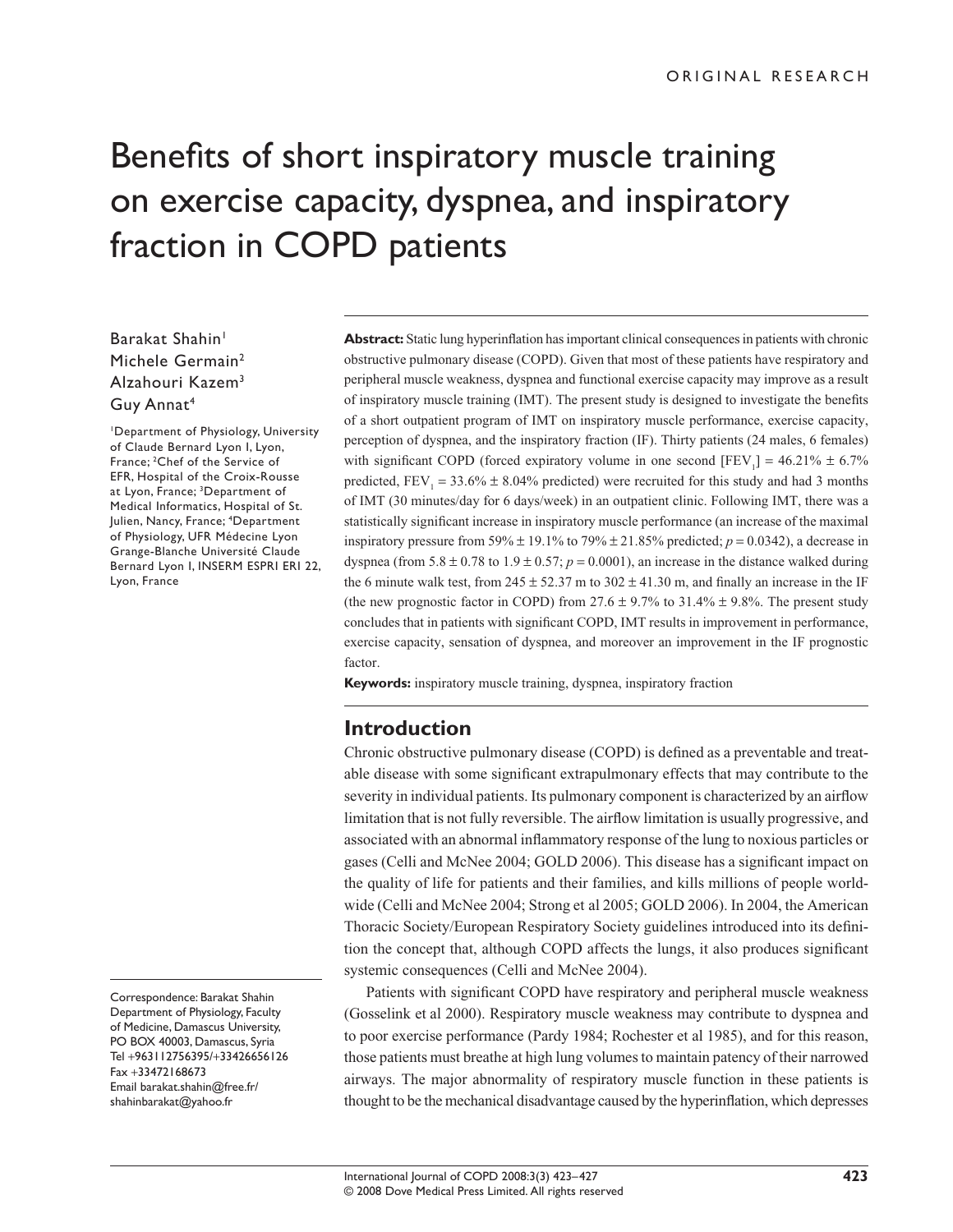the dome of the diaphragm, shortens its fibers, and forces it to work on an ineffective portion of its length/tension curve.

In other words, both the loss of the lung's elastic recoil, and the development of expiratory flow limitations promote progressive air trapping, with an increase in the end-expiratory lung volume and a decrease in inspiratory capacity (IC). Hence, this static lung hyperinflation, and its increase during exercise (dynamic hyperinflation), have been associated with limitations in the functional capacity of those patients (Diaz et al 2000; O'Donnell et al 2001). Therefore, we believed ventilatory muscle training in these patients could be beneficial in enhancing respiratory muscle function and potentially reducing the severity of breathlessness, leading to improved exercise tolerance.

The present study was performed in order to investigate the effect of a short term program of IMT (inspiratory muscle training) on inspiratory muscle performance, the perception of dyspnea, and also its effect on the prognostic index (inspiratory fraction) in patients with significant COPD. We worked with the inspiratory fraction (the ratio of IC to total lung capacity [TLC]), which is a noninvasive test that can be easily measured in a lung function laboratory (Oga et al 2003). This fraction reflects not only the degree of lung hyperinflation, but also the functional reserve in patients with COPD (Casanova et al 2005).

# **Patients and methods Subjects**

Our study consisted of 30 patients (24 males and 6 females) of moderate and severe COPD, with spirometric evidence of significant chronic air-flow limitation (forced expiratory volume in one second (FEV<sub>1</sub>)  $<$  50% predicted, FEV<sub>1</sub>/forced vital capacity [FVC] < 70% predicted), who were diagnosed as having COPD according to the criteria of the American Thoracic Society (1995), and were recruited from an outpatient clinic for the study. Thirty eight patients were invited to participate in the study, but only thirty patients had agreed to participate, and of those subjects, 3 patients were eventually excluded.

Subjects were observed during a 4-week run-in period, with their regular treatment maintained to verify stability in their clinical and functional status. This relatively stable state means that our patients were out of exacerbation of COPD or hospitalization for this period. Their characteristics are summarized in Table 1. Patients with cardiac disease or poor compliance were excluded from the study; 3 potential patients were excluded out of the study due to their cardiac problems.

| Table I Anthropometric, pulmonary, and respiratory muscle data |
|----------------------------------------------------------------|
| at baseline of 30 COPD patients                                |

|                       | <b>Study entry</b>   | <b>Beginning</b><br>of IMT* |
|-----------------------|----------------------|-----------------------------|
| Subjects n            | 30                   | 27                          |
| Age yr                | 61 $\pm$ 8.87 yrs    | $61 \pm 8.87$ yrs           |
| Sex M/F               | 24/6                 | 21/6                        |
| Smoking/nonsmoking    | 26/4                 | 23/4                        |
| BMI $kg, m2$          | $24 \pm 0.9$         | $24 \pm 0.9$                |
| FEV,% predicted       | $33.8\% \pm 7.69\%$  | $33.6\% \pm 8.04\%$         |
| <b>FVC%</b> predicted | $73.6\% \pm 14.3\%$  | $72.7\% \pm 17.7\%$         |
| FEV / FVC% predicted  | $45.92\% \pm 7.1\%$  | $46.21\% \pm 6.7\%$         |
| TLC% predicted        | $115.8\% + (-4.6\%)$ | $116\% + 1 - 3\%$           |
| IF% predicted         | $32.1\% \pm 4.3\%$   | $32.02\% + (-5.1\%)$        |
| PI max% predicted     | $59.2% + 1 - 17.3%$  | $59\% \pm 19.1\%$           |
|                       |                      |                             |

**Notes:** \*There was a period of four weeks of run-in between the study entry and the beginning of IMT.

**Abbreviations:** BMI, body mass index; IMT, inspiratory muscle training; COPD, chronic obstructive pulmonary disease; FEV<sub>1</sub>, forced expiratory volume in the first second; FEV<sub>1</sub>/FVC, Tiffeneau index; FVC, forced vital capacity; PI max, maximal inspiratory pressure; IF, inspiratory fraction.

# Study design

All tests were performed before the training and within 1 week after its completion. After this, 27 subjects were assigned to receive specific inspiratory muscle training (SIMT). The program consists of two simultaneous parts: IMT at home for a period of 30 min/day for six days a week, and an outpatient rehabilitation program with three times weekly education and bicycle training. In this second part, patients underwent 30 minutes of exercise and education and a 30 minute session of cycling on an ergometric bicycle.

With all patients, we performed several practice tests before obtaining the baseline value in order to correct possible training and learning effects. All data were collected by the same investigator, who was blinded to the patients and to the mode of treatment. The study protocol was approved by the institutional ethics committee, and informed consent was obtained from all the participants.

## **Tests**

### Spirometry

The FVC,  $FEV_1$ , IC and TLC were measured three times on a computerized spirometer (MS MediSoft Module 5500; USA) and the results of the best trial are reported.

The IC was measured according to the protocol described by O'Donnell and Webb (1993), and we used the ratio (IC/TLC: Inspiratory Fraction) as a measure of resting hyperinflation.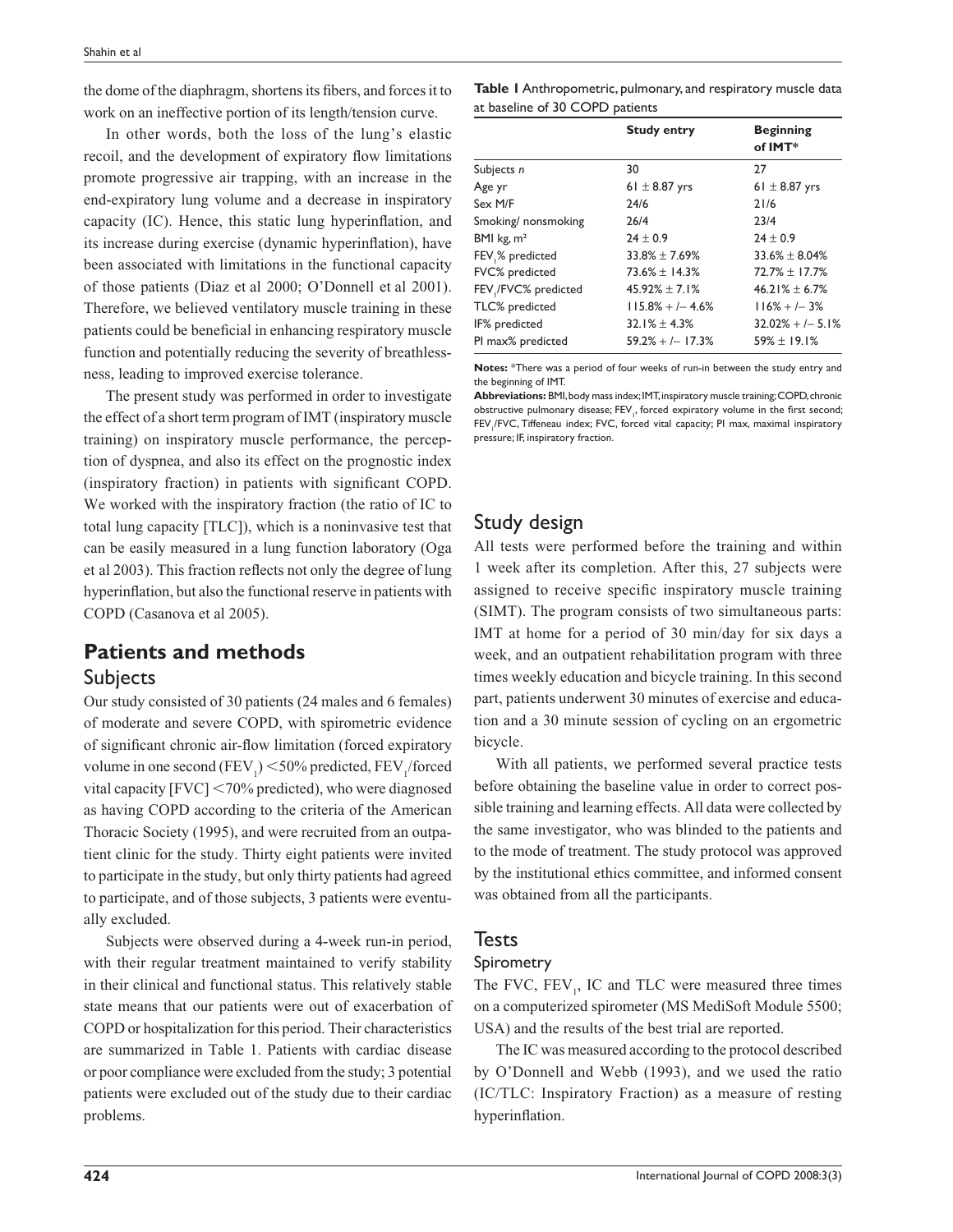#### 6 minute walk test (6 MWT)

The distance that the patient was able to walk in 6 min was determined in a measured corridor, as described for the 12-min walk test by McGavin and coworkers (1976). The patients were instructed to walk at their fastest speed and to cover the longest possible distance over 6 min under the supervision of a physiotherapist. The test was performed twice, and the best result is reported.

#### Inspiratory muscle strength

Inspiratory muscle strength was assessed by measuring the maximal inspiratory pressure (PI max) at residual volume and total lung capacity, respectively, as previously described by Black and Hyatt (1969). The value obtained from the best of at least three efforts was used. IMT was performed using a threshold muscle trainer (Threshold Inspiratory Muscle Trainer, Health-Scan; USA).

#### Dyspnea

Dyspnea was assessed using a modified Borg scale (el-Manshawi et al 1986), which is a scale of numbers ranking the magnitude of difficulty in breathing ranging from  $0$  (non) to 10 (maximal). Measurement of dyspnea was taken place daily at the end of 30 minutes of IMT.

#### Training protocol

Subjects trained daily, six times a week, with each session consisting of 30 minutes. There were no fixed number of repetitions of training for all patients, but they were requested to achieve as much training as possible during each session of IMT. Training lasted for three months, and was performed using a threshold inspiratory trainer. The subjects started breathing at a resistance equal to 15% of their PI max for three days. The resistance was then increased incrementally by 10% each two days, to reach 60% of their PI max at the end of the first two weeks of training. SIMT was then continued at 60% of the PI max until the end of the training period.

#### Data analysis

The results are expressed as the mean  $\pm$  standard deviation (SD). Comparisons of lung function, respiratory muscle strength and endurance, the results of the 6 MWT, and the rating of dyspnea within the group was carried out using the two-way repeated-measures analysis of variance.

## **Results**

All values are expressed as mean  $\pm$  SD unless stated otherwise. Table 1 shows the relevant anthropometric and lung function characteristics of the 27 COPD patients. There were no significant differences between the patients for age, body mass index (BMI), mean  $FEV_1$  and  $FVC$ , PI max, dyspnea, IF, and the 6 MWT at the beginning of the study; in other words, all patients initially had approximately the same scores for these parameters.

#### Spirometry

Following the IMT period, there was no significant change in the  $FEV<sub>1</sub>$  or in the FVC in the group of patients as shown in Table 2.

#### Inspiratory muscle strength

Following the training period there was a statistically significant increase in the PI max in most of our patients, from 40 cm  $\pm$  3.6 cm to 54 cm  $\pm$  3.9 cm H<sup>2</sup>o; *p* < 0.005. There was also a statistically significant increase in the PI max predicted values, from 59%  $\pm$  19.1% to 79  $\pm$  21.85%; *p* = 0.0342 (Table 2).

#### 6WMT

There was a statistically significant improvement in the distance walked during the 6 MWT following the training period in most of the patients, from 245.90 m  $\pm$  52.37 m to 302.4 m  $\pm$  41.30 m;  $p = 0.0054$ ). This increase of 57 m in the mean distance walked in 6 minutes is shown in Table 2.

#### Dyspnea

A statistically significant decrease in the mean Borg score of dyspnea during breathing against resistance was associated with an increase in inspiratory muscle strength in the group of patients  $(5.8 \pm 0.78 \text{ to } 1.9 \pm 0.57; p = 0.0001)$  (Table 2).

#### Inspiratory fraction

An increase, but not statistically significant, in the ratio  $IF = IC/$ TLC was noted following the inspiratory training period (from  $27.6\% \pm 9.7\%$  to  $31.4\% \pm 9.8\%$ ;  $p = 0.4$ ) (Table 2).

| <b>Table 2</b> Values* at baseline and following training for pulmonary |  |  |
|-------------------------------------------------------------------------|--|--|
| function, muscle data, IF, dyspnea, and distance of 6 MWT               |  |  |

|                      | <b>Baseline</b>   | <b>After SIMT</b> | <b>b</b> value        |
|----------------------|-------------------|-------------------|-----------------------|
| FEV % predicted      | $33.6 \pm 8.04$   | $33.9 \pm 9.6$    | 0.849                 |
| FVC% predicted       | $72.7 \pm 17.7$   | $71.80 \pm 18.27$ | 0.93                  |
| FEV / FVC% predicted | $46.21 \pm 6.7$   | $47.2 \pm 5.6$    | 0.87                  |
| IF% predicted        | $27.6 \pm 9.7$    | $31.4 \pm 9.8$    | 0.40                  |
| PI max% predicted    | $59 \pm 19.10$    | $79 \pm 21.85$    | $0.0342^+$            |
| Dyspnea              | $5.8 \pm 0.78$    | $1.9 \pm 0.567$   | $0.0001$ <sup>+</sup> |
| 6 MWT                | $245.9 \pm 52.37$ | $302.4 \pm 41.3$  | $0.0054^{+}$          |

**Notes:** \*Values are expressed as mean  $\pm$  SD. <sup>†</sup>Statistically significant.

Abbreviations: 6 MWT, 6 minute walk test; SD, standard deviation; SIMT, specified inspiratory muscle training.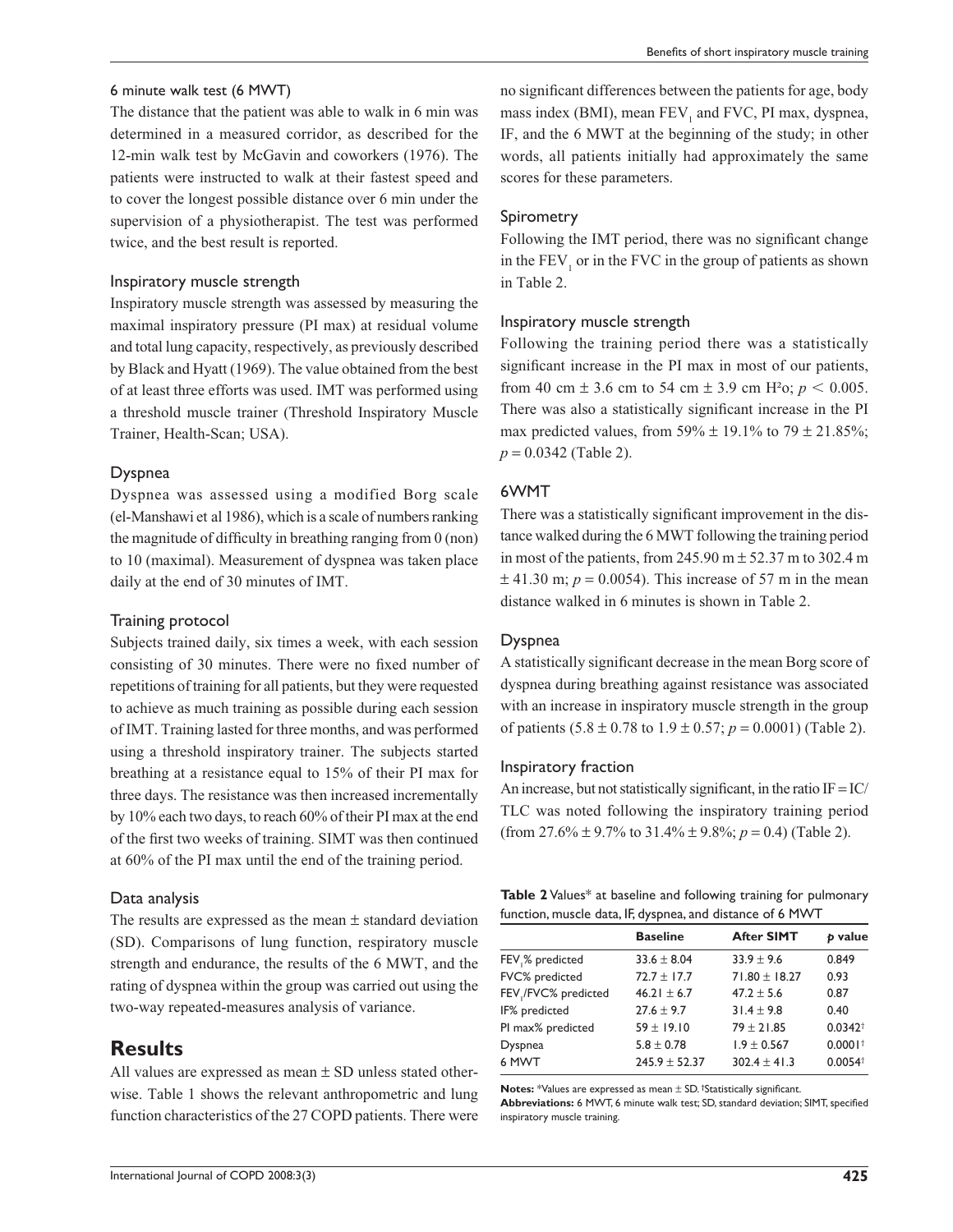# **Discussion**

To our knowledge, this is the first study to use the ratio IC/ TLC (IF), which is an independent predictor of all-cause and respiratory mortality in patients with COPD, in order to evaluate the outcome of an outpatient IMT in those patients.

This study shows that in patients with significant COPD, inspiratory muscles can be trained with improvement of muscle strength, as measured by the increasing of PI max. The improvement in the inspiratory muscle performance is associated with improved exercise performance and in the sensation of dyspnea in daily activities, with no improvement in  $\text{FEV}_1$  or FVC.

Respiratory muscles in COPD have considerably different loading patterns than other skeletal muscles. In limb muscles, especially lower-extremity muscles, muscle weakness and respiratory insufficiency lead to inactivity and chronic underloading of the muscles. In contrast, respiratory muscles have to deal with an increased workload to breathe, and are thus chronically overloaded (MacIntyre 2006). These muscles are also compromised by hyperinflation, produced by airway collapse and low elastic recoil (Similowski et al 1991; O'Donnell 2002).

The scientific evidence about IMT at the present time is somewhat controversial. However, in a meta-analysis of 17 articles on SIMT (Smith et al 1992), it has been shown that when the training stimulus was adequate to induce a significant improvement in respiratory muscle performance there was a significant reduction in the severity of dyspnea and an improved functional exercise capacity.

In the present study, it has been demonstrated that the improvement in the inspiratory muscle performance was associated with an increase in the 6 MWT distance and in the sensation of dyspnea during breathing against resistance. Although this increase may possibly be influenced by the accompanying outpatient program, but our results were obtained after the end of our IMT program, and we did not wait until the end of the accompanying program. Such results parallel other studies, in which significantly increased inspiratory muscle performance was associated with improved exercise tolerance and decreased dyspnea (Lotters et al 2002).

The perception of dyspnea is critical, but it presents a paradox to patients with airway obstruction. It limits daily activity and impairs quality of life and provides a warning of deterioration.

It has been shown that there is a close relationship between the sensation of breathlessness and respiratory muscle force both in healthy subjects and in patients with COPD who have severe lung function impairment (Patessio et al 1989). The respiratory muscles, like other skeletal muscles, can be trained (Pardy and Leith 1984), resulting in a significant improvement in respiratory muscle performance. This increase in respiratory muscle performance was associated with a decrease in the sensation of breathlessness in patients who had COPD with a pretraining respiratory muscle weakness (Patessio et al 1989).

We utilized the IF, which reflects not only the degree of lung hyperinflation but also the functional reserve in patients with COPD (Casanova et al 2005). Indeed, it is a noninvasive test that can be easily measured in a lung function laboratory (Oga et al 2003; Marquis 2002). It provides a descriptor of the severity of lung impairment and is thus an independent and excellent predictor of respiratory-related and other mortalities in COPD. The 25% IC/TLC value offers the best combined sensitivity, specificity, positive and negative predictive value (Casanova et al 2005). The use of this index in our study with its improvement (from 27% to 31%) affords a good idea of the positive effect of our IMT in the life of COPD patients.

Therefore, our present study contributes additional information to the knowledge regarding the benefits of IMT on exercise capacity and dyspnea in daily activities. It supports previous data that an outpatient program can provide benefits to patients with COPD.

A second important outcome of the current study, although comparison with an inpatient program was not made, is that IMT in patients with significant COPD may be performed at home, under some supervision, with relatively good compliance.

The third important finding of the current study is the use of the IF for evaluating the outcome of the program which measured the resting hyperinflation in patients with COPD and predicted the mortality of all causes in these groups of patients.

However, this study had some limitations. First, there was no control group. This was because the study was not designed to compare the outcome of an outpatient with an inpatient program, or to compare inspiratory with expiratory muscle training. Secondly, few women were included. This low number probably reflects the problem of underdiagnosis of COPD in women, and possibly the relatively late beginning of smoking among women. Third, we would have liked to follow our patients for a longer period. Fourth, the size of our population was relatively small, which affected the significance of our results.

Finally, the current study was not designed to determine whether domiciliary IMT reduces exacerbations and